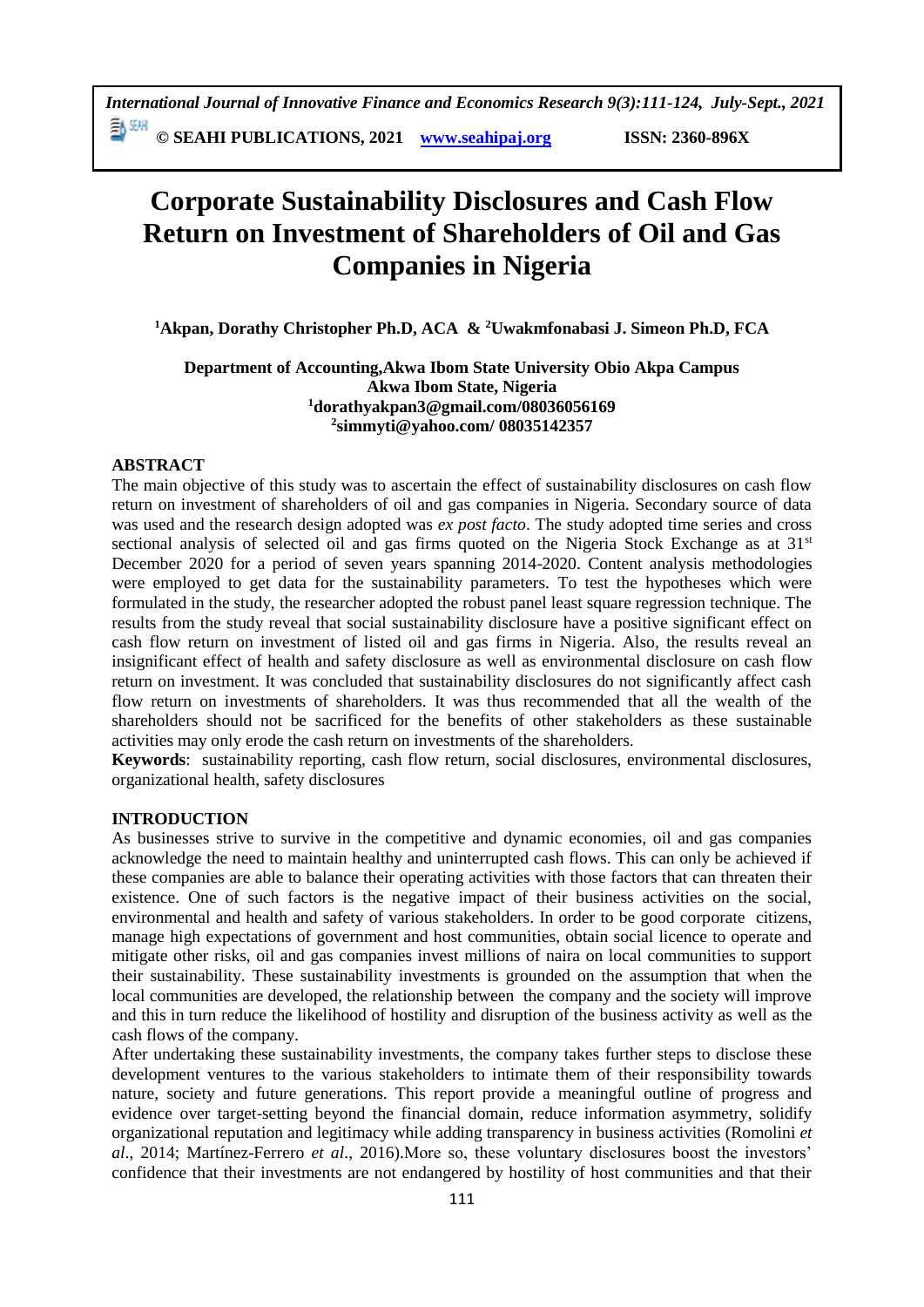cash flow return on investment are maximized. Sustainability disclosures can help companies build confidence and improve corporate reputations through social responsibility programs and transparent risk management. According to Shank and Shockey (2016) designing a robust business strategy is dependent on how well a company positions itself in terms of sustainable development that balances financial environment and human development.

Cash flow is a major determinant of the health of any company as it signals the ability of any company to pay dividend and also offers financial flexibility to shareholders' welfare. To achieve the company's objective of wealth maximization, managers make investment decisions that produce positive operating cash flows as well as positive net present value. A healthy cash flow, being the life wire of any business, can translate into shareholders prosperity, increased share prices as well as enhanced public image. Companies that make voluntary disclosures of their sustainability strides have advantage over others as it constitutes one of the criteria used in assessing and rating sustainable companies.

This research was undertaken as a result of the seeming knowledge gap existing in the literature as most researchers focused mainly on the relationship between sustainability disclosures and other performance measures. Some researchers (Alsehi, Haithan & Hhare, 2018; Hahn & Figge, 2011; Crisóstomo, 2011; Granerud et.al. 2011; Gregory et.al, 2014) focused on the effect of sustainability reporting on firms' performance measured using ROA, ROE, EPS and other accounting performance measures. Others studied the effect of sustainability disclosures on firms' value (Ghodrati & Hashni 2014; Tangnsisalu, 2020; Hafex 2016; Loh et.al 2017; Makori & Jagongo, 2013; Shank & Shockey, 2016). Thus there is need to fill this knowledge gap by ascertaining if sustainability disclosures can affect the cash flow return on investment. Specifically, this study attempts to determine the effects of social disclosures, occupational health and safety disclosures and environmental disclosures on cash flow return on investment of shareholders of oil and gas companies in Nigeria.

## **2.0 LITERATURE REVIEW AND THEORETICAL FRAME WORK**

According to Global Reporting Initiative, (2011) a sustainable report is a document published by organizations about the economic, environmental and social impacts caused by their everyday activities. It is a periodical report issued by companies with the goal of sharing the corporate social responsibility actions and results. By doing so, companies make stakeholders aware of how they are integrating the principles of sustainable development into their everyday operations. Corporate sustainability disclosure has some strength that can be explained by some theories. The legitimacy theory postulates that companies seek legitimacy by appearing to be socially responsible and voluntary corporate transparency is an effective way to accomplish this. From stakeholder theory perspective, one can infer which companies disclose what type of information as a way of presenting their accomplishments to stakeholders. According to agency theory, disclosure practices are an indication of how companies deal with agency problems.

Corporate social reporting refers to disclosure of information about companies' social performance. Corporate social performance refers to the principles, practices and outcomes of business relationships with people, organizations, institutions, communities, societies and the earth, in terms of the deliberate actions of businesses toward the stakeholders as well as the unintended externalities of the business activity (Wood, 2018). Corporate social disclosure assumes that companies do not only maximize shareholders wealth but also consider the well being of other stakeholders. As good corporate citizens, companies embody social goals in their strategic plans and make public disclosures about progress in fulfilling these goals. In the words of Woods (2010) corporate social disclosure is a set of descriptive categorizations of business activity, focusing on the impacts and outcomes for society, stakeholders and the firm itself.

Studies carried out in developed countries show that corporate social disclosures have increased in response to various circumstances, including legislation, risk, pressure from activist groups, ethical investors, specific events, awards, economic activities, media interest, social conscience and politics (Haniffa & Cooke, 2005).

Occupational health and safety (OHS) is generally defined as a multidimensional construct concerned with the anticipation, recognition, evaluation and control of hazards arising in or from the workplace that could impair the health and well-being of workers, taking also into account possible impacts on the surrounding communities and the environment (Alli, 2008). In this context, reporting on OHS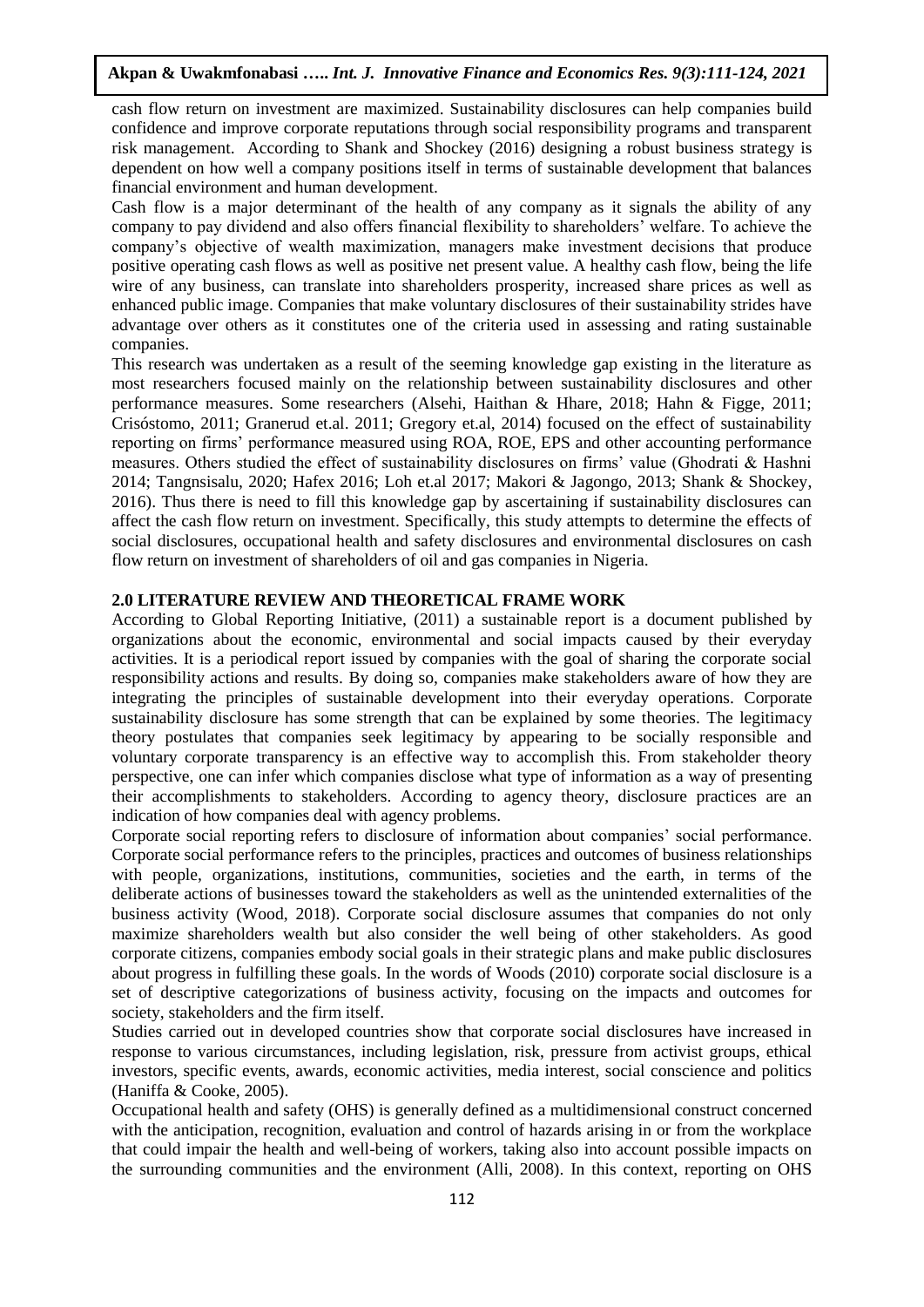issues reflects a critical point of corporate sustainability disclosure against a turbulent environment that generates new forms of employment hazards, exposures, risks and opportunities (Celma et al., 2014). OHS reporting pertains to the collection, processing and disclosure of related information with the aim of facilitating organizational leadership, managerial effectiveness and empowering stakeholder decision-making (Syder et.al., 2020). Several studies have examined OHS disclosure in the context of broader corporate non-financial reporting mechanisms (e.g. Campbell & Rahman, 2010; Li et al., 2011). Research findings suggest that OHS information provision can yield tangible benefits in bringing internal improvements of the working environment (Jain et al., 2011; Williams and Adams, 2013), attracting of new, talented, workforce, increasing customer loyalty, along with reputational and legitimacy gains.

Corporate environmental reporting is an innovative sustainability initiative that has been defined as that aspect of reporting which has to do with the identification, location and analysis of objective flows and their allied money flows by using corporate environmental reporting systems to provide insight in environmental impacts and attached with financial consequences (Islam et.al 2020). According to Rahman and Rahman (2020), environmental or green reporting involves measuring the environmental execution of an organization, including government bodies and manufacturers in economic terms. Islam et.al. (2020) define corporate environmental reporting as the systematic disclosure of financial and non-financial information in order to maximize corporate environmental and economic performance and to attain sustainable business.

The International Federation of Accountants (1998) describes environmental reporting as the environment related reporting system and practice that manages the environment and economic performance through the development and implementation of appropriate environmental related issues. The disclosure of environment related information is ad hoc and usually involves only good news, but there have been signs of innovative and transparent attempts by some corporations.

Cash flow return on investment (CFROI) is the financial ratio that is used as a proxy for economic return against the overall investment made in the company. In other words, it is a valuation technique that is based on the premise that financial metric based on cash flow is better than those based on corporate earnings. In effect, it is the internal rate of return that is compared with the hurdle rate to check whether or not the company is performing better than the set expectations. It is an indicator that helps a firm to evaluate the performance of an investment or product. Cash flow return on investment helps a business to determine the returns on the investment that has been made and that return must be greater than the cost of the capital.

# **2.1 Theoretical Framework**

This study is supported by two major theories – stakeholder theory and agency theory. Stakeholder theory was developed in the mid-1980s by business ethicists to formalize the recognition of rights of a number of parties (customers, suppliers, creditors, employees, the community, etc.) that have influence on or are influenced by a company. Gara and Boaventura (2020) used stakeholder theory to explain sustainability disclosure, finding that measures of stakeholder power, strategic posture and economic performance are significantly related to levels of sustainability disclosures. It has been demonstrated that sustainability disclosure follows as a result of stakeholder management, as well as from other determinants (Lee et.al, 2019). This observation correlates with the intention of firms to serve as mechanisms for coordinating stakeholder interests, going beyond the role of maximizing profits (Rahman and Rahman, 2020; Wood, 2018).

Legitimacy theory on the other hand, is based on the "generalized perception or assumption that the actions of an entity are desirable, proper, or appropriate within some socially constructed system of norms, values, beliefs, and definitions" (Suchman, 1995). Based on this theory, disclosure is used as a way of promoting stakeholders' perception of environmental responsibility and of affirming that a company's system of values agrees with the social norms in which it operates. Companies pragmatically aim to be transparent, increase stakeholders' level of confidence in them, enhance their reputation and ensure that their actions are seen as legitimate. From the legitimacy theory perspective, companies adopt different strategies for sustainability disclosure to maintain a social contract to guarantee their survival and legitimize their future existence (Haji, 2012). With regard to what a company chooses to disclose, it is known that different groups demand different types of information and the intensity of these demands and the legitimacy perceived are susceptible to variations (Takala et.al., 2014). Strategies to gain, maintain, and recover legitimacy include the construction of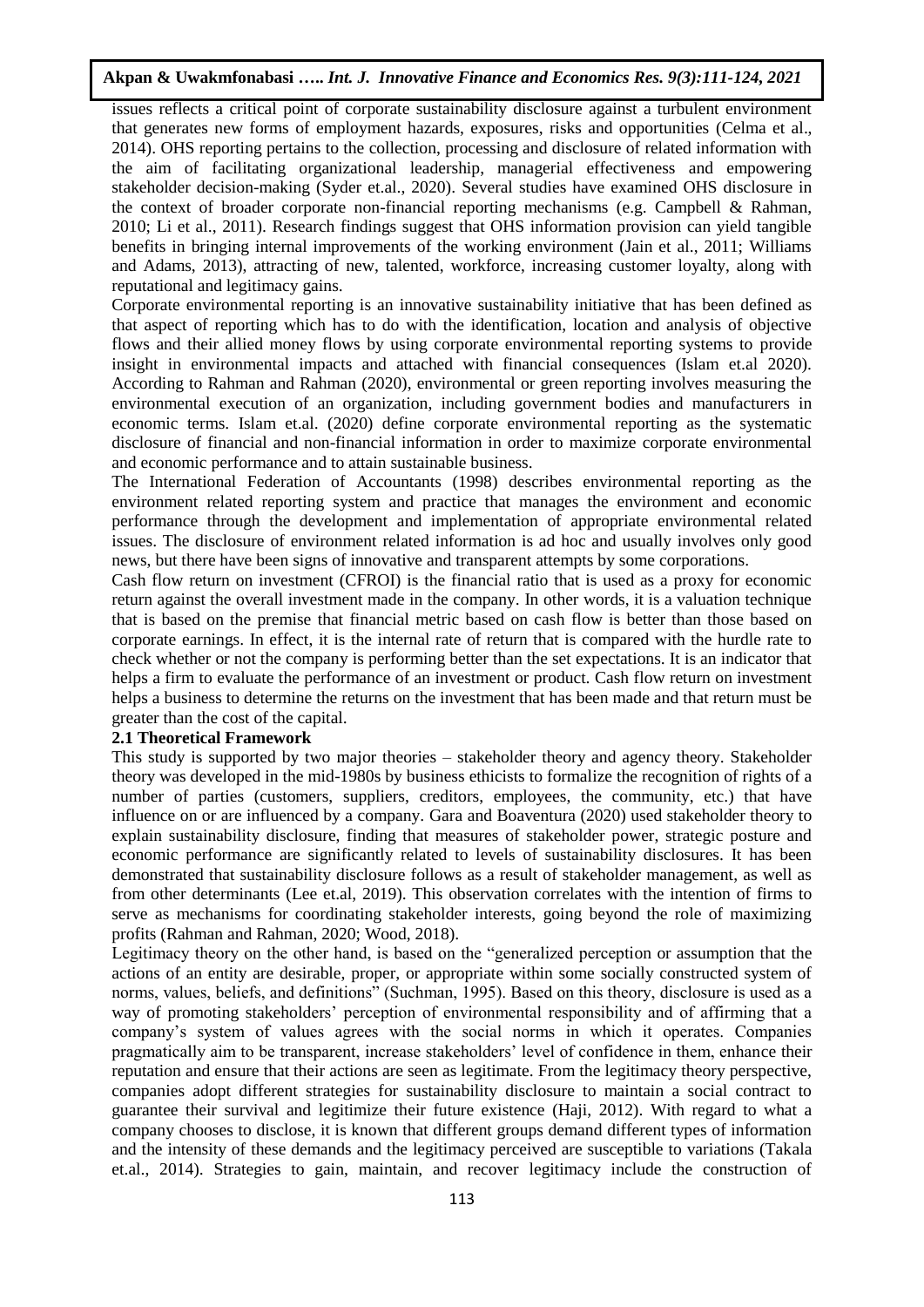communication links between organizations and their social surroundings to disseminate the necessary information for persuading stakeholders of their good intentions (Suchman, 1995).

## **Empirical Framework**

Sustainability reporting has been in the fore front of research in recent times, and few empirical studies on the subject matter are considered in this section. Evangelinos et.al (2020) devised a composite disclosure index to assess the comprehensiveness of voluntary occupational health and safety (OHS) disclosures of large business entities. They relied on well-established performance indicators and focus on the information found in the sustainability reports of corporations pertaining to the oil and gas, chemical, airline and construction industries. Findings indicate that companies tend to place emphasis on their overall management approach to OHS but fall short in reporting quantitative and qualitative information beyond 'conventional' metrics of occupational injury rates. Ezeokafor and Amahalu (2019) on the other hand, studied to determine the effect of sustainability reporting on corporate performance of quoted oil and gas firms in Nigeria. This study adopted timeseries and cross-sectional analysis of selected oil and gas firms quoted on the Nigerian Stock Exchange as at 31st December 2017 for a period of seven years spanning from  $2011 - 2017$ . This study made use of Ex-Post Facto research design. Data were gotten from secondary sources obtained from fact books, annual reports and accounts of the studied quoted oil and gas companies in Nigeria as at 31st December, 2017. The relevant data obtained were subjected to statistical analysis using Pearson correlation coefficient and multiple regression analysis via E-View 9.0 statistical software. The results of this study revealed that sustainability reporting (proxied by economic, environmental and social performance indices) has a significant positive effect on return on equity, net profit margin and earnings per share at 5% level of significance. The study recommended amongst others the need to adopt standardized Sustainability Index as this will help in putting pressure on companies to pay more attention to their environment and take much more seriously the issues of sustainable development.

Effiong, Oti and Akpan (2019) study the effect of triple bottom line disclosures on economic value added, market value added and cash flow return on investment of oil and gas companies in Nigeria. Secondary data were obtained from the NSE Fact Book and Annual Reports of studied companies quoted in NSE. A disclosure checklist of GRI guidelines was used in obtaining information concerning triple bottom line while ex post facto research design was adopted. All the twelve quoted Oil and Gas companies were studied for ten years with descriptive statistics and panel data regression analysis. The findings show that economic, social and environmental performance disclosures significantly affect economic value added, market value added and cash flow returns on investment. These results confirm that corporate strategies of reporting the organization's footprints on the basis of environment, social and economic conditions of stakeholders significantly maximize shareholders' value.

Tangngisalu (2020) examines and analyzes the effect of cash flow and corporate social responsibility disclosure on firm value. This research uses quantitative methods with an associative form. The research population comprises all banking companies listed on the Indonesia Stock Exchange for the period 2017-2019. The sample using a purposive sampling technique so that 33 companies were selected according to the sample determination criteria with a sample size of 99 examples analyzed using the multiple regression analysis models. The results showed that the cash flow variable had a positive and significant effect on firm value and corporate social responsibility disclosure also had a positive impact on firm value. This implies that investors see how flexible the company's cash flow can be used to finance the company's operational activities and increase investment, which impacts on the welfare of shareholders.

Onyekwelu and Ugwuanyi (2014) carried out a research on corporate social accounting and enhancement of information disclosure among firms in Nigeria and found out that the inclusion and separate presentation of social costs incurred by organizations in the financial statements will enhance information disclosure in the statement. Nze, Okoh and Ojeogwu (2016) examine using the ordinary regression analysis the effect of corporate social responsibility on earnings of quoted firms in Nigeria in the oil and gas sector over a ten-year period and found out that corporate social responsibility has a positive and significant effect on earnings of firms studied.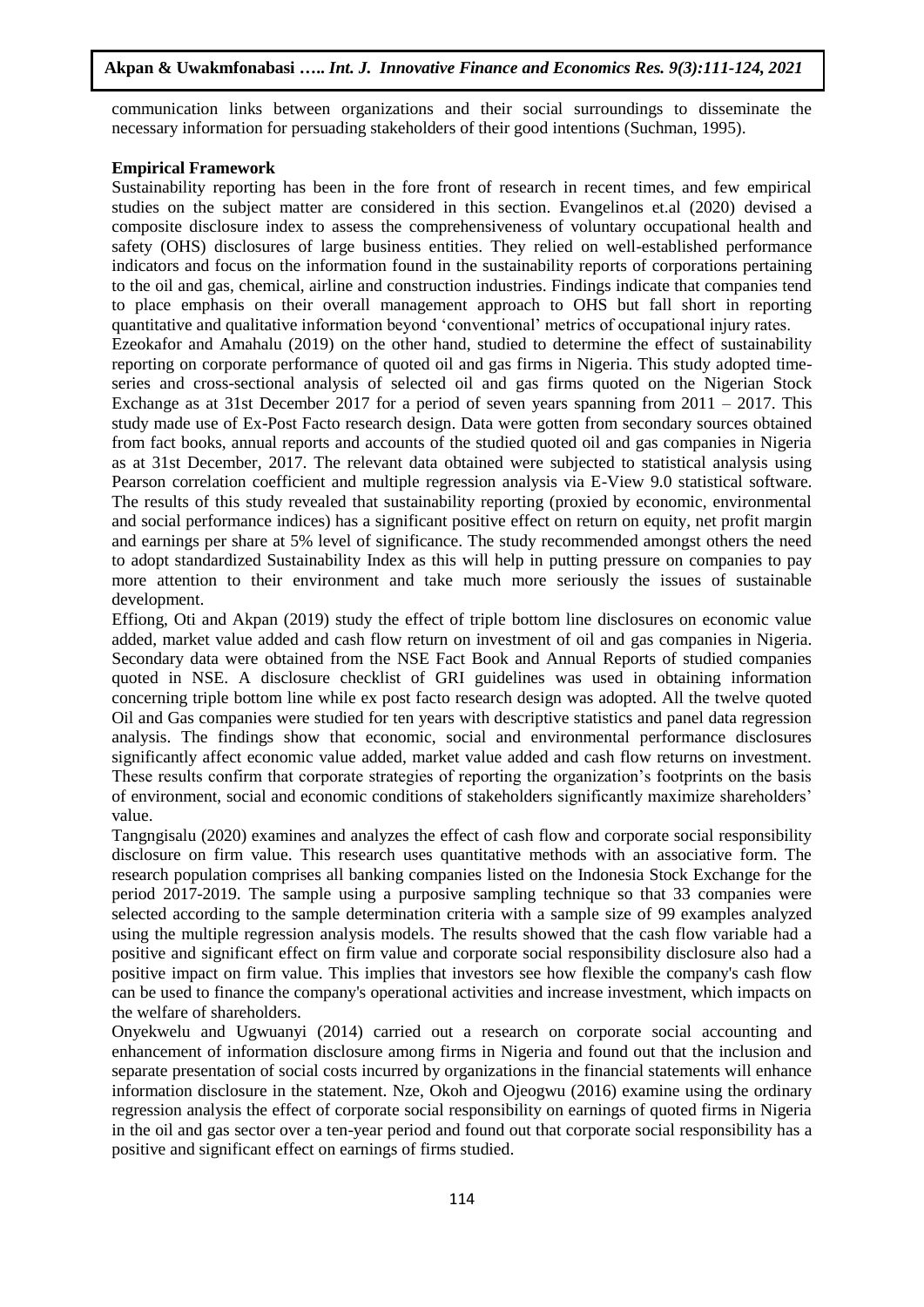Ghodratollah (2014) investigates the impact of corporate social responsibility disclosure (CSRD) on the financial performance of companies listed on the Tehran stock exchange. The independent variable (CSRD) was measured by economic, social and environmental indices while Return on Assets, Return on Equity and Price Earnings Ratio were used in measuring financial performance. The analysis produced inconsistent results. Using ordinary least square regression, Onyekwelu and Ekwe (2014) examine whether corporate social responsibility predicates good financial performance using the banking sector in Nigeria. The findings of their study show that the amount committed to social responsibility vary from one bank to the other. It further revealed that the sample banks invested less than ten percent of their annual profit to social responsibility.

Asuquo et.al (2020) examine the effect of sustainability reporting on corporate performance of selected quoted brewery firms in Nigeria. To determine the association between sustainability reporting and corporate performance, data was obtained from the audited financial statements of the three brewery firms under study for a period of five years (2012-2016). The result of the study shows that Economic Performance disclosure (ECN), Environmental Performance disclosure (ENV) and Social Performance disclosure (SOC) have no significant effect on return on asset (ROA) of selected quoted firms in Nigeria.

Najul, (2018) examines the impact of corporate sustainability reporting on firm performance in four Asian countries – Japan, South Korea, Indonesia and India and also found out whether there was any significant difference between developed and developing countries of Asia with respect to the impact of such reporting on firm performance. Content analysis (binary \_0 and 1) was used to calculate the disclosure score of sustainability performance, based on Global Reporting Initiative (GRI) format. The study found out that the average level of disclosure is more in the case of Japanese companies (90 per cent), followed by India (88 per cent) and South Korea (85 per cent). On the other hand, the average level of disclosure is only 72 per cent for Indonesian firms. Regression results depict a significant positive association between sustainability reporting and firm's performance.

Another study relating to corporate sustainability reporting and firm performance in the context of Global Fortune N100 firms was conducted by Hussain (2015). After measuring corporate social performance using the GRI reporting framework, the study observed the positive significant impact of corporate sustainability reporting on firm performance under fixed effect regression model. In the same vein, Aggarwal (2013) studied the impact of corporate social performance on financial performance with a study period of two years. Based on the panel data technique, the outcome of the study reported a positive but insignificant impact of CSP on financial performance measured by return on assets and growth in total assets. Again, in the context of Indonesian companies Kusuma and Koesrindartoto (2014) report a positive but insignificant impact of sustainability reporting on the financial performance of the firm. The main plausible reason for such outcome may be due to short study period (3 years), or lack of awareness of such practices, or inconsistency in the disclosure of sustainability performances of such companies.

## **3.0 RESEARCH METHODOLOGY**

This research adopts ex post facto research design because the data used were obtained from the annual reports of the studied companies. The study adopts time series and cross sectional analysis of selected oil and gas firms quoted on the Nigeria Stock Exchange as at  $31<sup>st</sup>$  December 2020 for a period of seven years spanning 2014-2020. As at the end of 2020, there were thirteen listed oil and gas companies and this constituted our population. The sample size of twelve oil and gas companies was purposively selected due to availability of data for analysis. The secondary data collected were analyzed using descriptive statistics, correlation and regression analysis. The cash flow return on investment was measured as a ratio of operating cash flows to capital employed, while sustainability reporting was measured using content analysis where '1' was given where the sustainability item was disclosed and '0' where there was no disclosure. The model for this study is adopted from the studies of Loh, Thomas, and Wang, (2017) but modified to suit the hypotheses of this study. Hence, econometric function used is specified below:

CFROI=f(sustainability reporting)

 $CFROI_{ii} = \pi_0 + \pi_1 SocDis_{it} + \pi_2 HeSDis_{it} + \pi_3 EnvDis_{it} + \sum_{t}$ Where:

CFROI = Cashflow returns on investment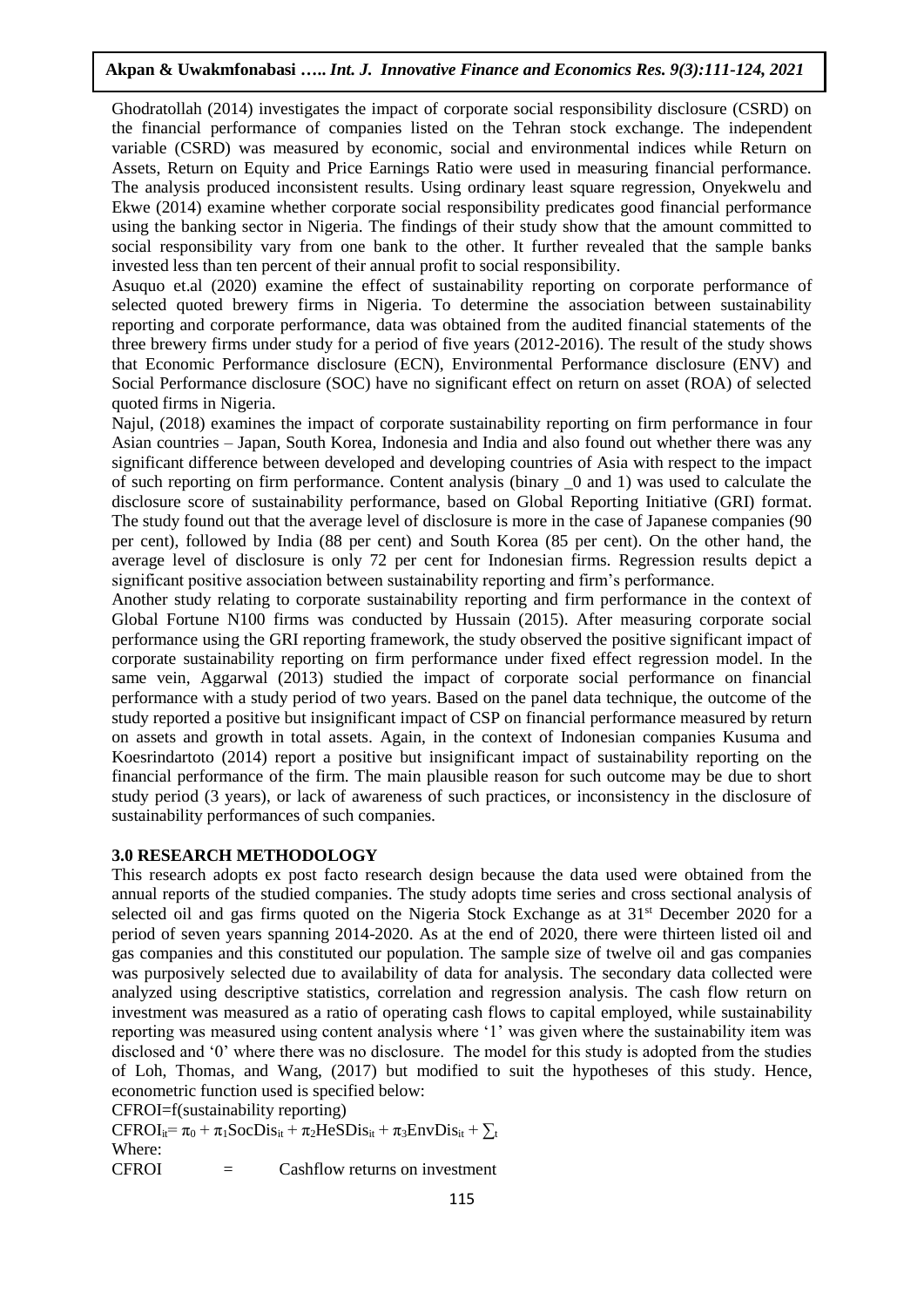| SocDis |         | Social disclosures                               |
|--------|---------|--------------------------------------------------|
| HesDis | $=$     | Health and safety disclosures                    |
| EnvDis | $=$     | Environmental disclosures                        |
| it     | $=$     | $(i = no of cross section and t = time periods)$ |
| $\sum$ | $=$ $-$ | Model Error Term                                 |

## **DATA PRESENTATION, ANALYSIS AND DISCUSSION**

## **4.1 Data Presentation and analysis**

The data used in this work are as presented and analyzed below:

## **Table 4.1 Descriptive Statistics**

| Variable           | <b>Obs</b> | Mean                 | Std. Dev.            | Min         | Max       |
|--------------------|------------|----------------------|----------------------|-------------|-----------|
| cfroi  <br>socdisc | 72.<br>72  | .0145833<br>.5694444 | .1988059<br>.4986288 | $-.71$<br>ø | . 54<br>1 |
| hsdisc<br>envdisc  | 72.<br>72. | .8055556<br>.1527778 | .3985498<br>.3622979 | 0<br>ø      | 1<br>-1   |
|                    |            |                      |                      |             |           |

## **Source: STATA'16 Output**

Table 4.1 shows the summary of the descriptive statistics for the study. From the table, we find that on average, cash flow return on investment was 0.01 with a standard deviation of 0.20. We also find that on average, about 57% of the firms in our sample discloses information about their social responsibility activities. In terms of occupational health & safety disclosure, the table shows that on average, about 81% of the firms in our sample disclose information relating to employee health & safety during the period under study while about 15% of the firms in our sample disclose information about their environmental sustainability practices.

#### **Table 4.2**

#### Shapiro-Wilk W test for normal data

| Variable | Obs | W       | v      |          | Prob>z  |
|----------|-----|---------|--------|----------|---------|
| cfroi    | 72  | 0.77008 | 14,480 | 5.822    | 0.00000 |
| socdisc  | 72  | 0.99783 | 0.137  | $-4.336$ | 0.99999 |
| hsdisc   | 72  | 0.92809 | 4.529  | 3.290    | 0.00050 |
| envdisc  | 72  | 0.88650 | 7.148  | 4.284    | 0.00001 |

#### Source: STATA'16 Output

From table 4.2, it is observed that the dependent variable of cash flow return on investment (Prob $> z =$ 0.00000) is not normally distributed since the probability of the z-statistics is significant at 1%. The same can be said for the independent variables of occupational health and safety disclosure (Prob $> z =$ 0.00050) as well as environmental sustainability disclosure. However, the independent variable of social disclosure (Prob $> z = 0.99999$ ) follows a normal distribution.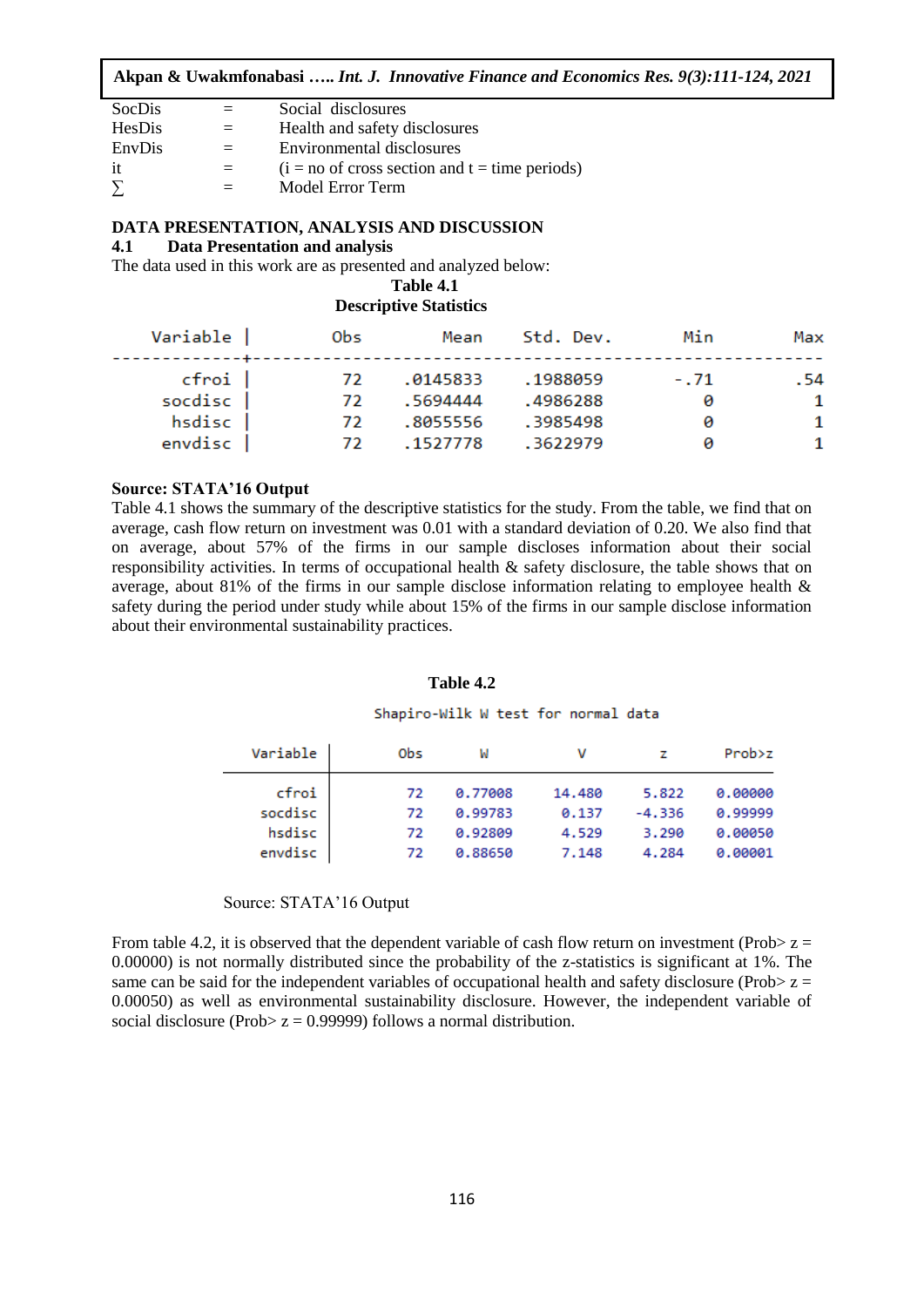|                         | кеу                                |              |                              |        |        |
|-------------------------|------------------------------------|--------------|------------------------------|--------|--------|
|                         | rho<br>Number of obs<br>Sig. Level |              |                              |        |        |
|                         |                                    |              | cfroi socdisc hsdisc envdisc |        |        |
|                         | cfroi                              | 1.0000<br>72 |                              |        |        |
|                         |                                    |              |                              |        |        |
|                         | socdisc                            |              | 0.1974 1.0000                |        |        |
|                         |                                    | 72<br>0.0965 | 72                           |        |        |
|                         | hsdisc                             |              | $-0.3358 - 0.0728$ 1.0000    |        |        |
|                         |                                    | 72           | 72<br>$0.0039$ $0.5431$      | 72     |        |
|                         | envdisc                            | $-0.1675$    | 0.3692                       | 0.2086 | 1.0000 |
|                         |                                    | 72           | 72                           | 72     | 72     |
| er correlation analysis |                                    |              | 0.1597   0.0014   0.0786     |        |        |

Table 4.3

Ñ.

Spearman's rank-order correlation analy

Source: STATA'16 Output

Specifically, the analysis from the spearman rank correlation shows that only the independent variable of social disclosure (0.1974) has a positive correlation with the dependent variable of cash flow return on investment. However, the independent variables of occupational health & safety disclosure (- 0.3358) as well as environmental disclosure (-0.1675) have negative correlations with cash flow return on investment. Furthermore, the associations are seen to be weak hence there is no room to suspect the presence of multicollinearity in the estimated model.

Table 4.4

Pool Least Square Regression Estimation Result

| cfroi   |             |          |         |               | Coef. Std. Err. t P> t  [95% Conf. Interval] |          |
|---------|-------------|----------|---------|---------------|----------------------------------------------|----------|
| socdisc | .1556368    | .0484719 | 3.21    | 0.002         | .0589126                                     | .2523611 |
| hsdisc  | $-0541685$  | .0576261 |         | $-0.94$ 0.351 | $-.1691595$                                  | .0608226 |
| envdisc | $-.0677798$ | .0680316 | $-1.00$ | 0.323         | $-.2035346$                                  | .0679751 |
| cons    | $-.0200523$ | .0588219 | $-0.34$ | 0.734         | $-.1374296$                                  | .0973251 |

No of Observations  $= 72$  Probability F- Statistics  $= 0.0090$ 

 $R^2 = 0.1556$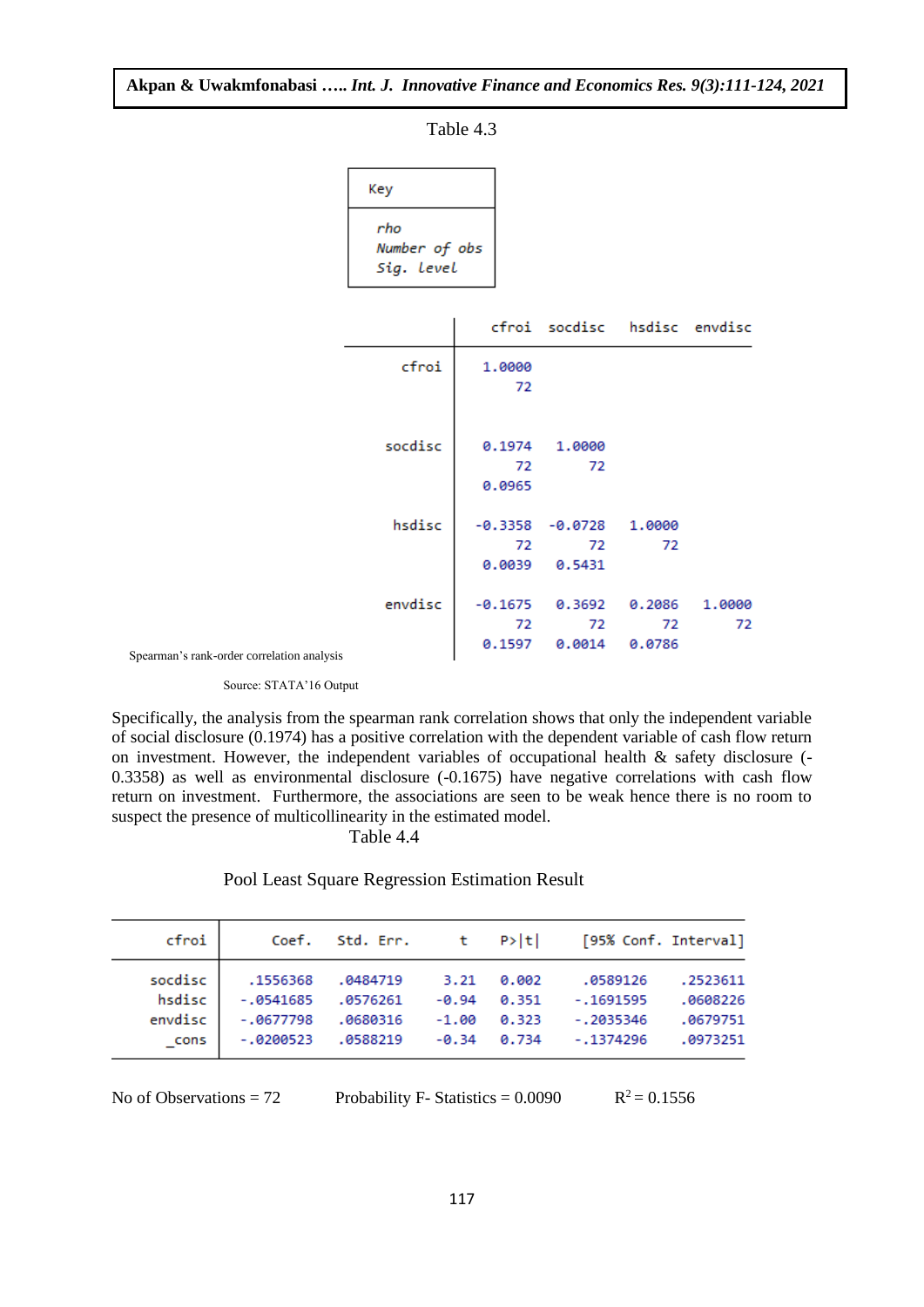# **4.2. Diagnostic Test**

# 4.2.1 Test for Multicollinearity

Multicollinearity occurs in multiple regression models and it applies to a situation where two or more independent variables are found to be collinear. In a nut shell, if multicollinearity is found among the independent variables of interest, it means that they are perfectly correlated. When this happens, the parameter coefficients will be indeterminate and the standard error of the estimated coefficients becomes bloated. According to Gujarati (2003), there is no consequence if the mean VIF is less than 10 or 1/VIF is less than 0.10. The result from the VIF test depicts (See Appendix 1) the absence of multicollinearity since the mean VIF (1.17) is within the region of 10 against which the presence of multicollinearity may be suspected.

# 4.2.3 Test for Homoscedasticity

The assumption of homoscedasticity states that if the errors are heteroscedastic then it will be difficult to trust the standard errors of the least square estimates. Hence, the confidence intervals will be either too narrow or too wide. The presence of heteroscedasticity tends to produce p-values that are smaller than they should be due to increased variance of the coefficient estimates which unfortunately least squares' estimators does not detect this increase. The result obtained from the regression reveals a probability value of (P-value: 0.0140) obtained from the Breusch-Pagan test (see Appendix). This result indicates that the assumption of homoscedasticity has been violated due to very low P-values which is statistically significant at 5% level. However, the researcher adopts the Robust Panel Regression Estimator to correct for this violation.

4.2.4 Robust Standard Error Estimator

Due to the presence of heteroscedasticity obtained from the panel least square regression estimator, the study employs the Eicker-White standard errors which is relied upon for hypotheses testing.

Table 4.5

| cfroi   | Coef.       | Robust<br>Std. Err. |         | t P> t |             | [95% Conf. Interval] |
|---------|-------------|---------------------|---------|--------|-------------|----------------------|
| socdisc | .1556368    | .0541161            | 2.88    | 0.005  | .0476498    | .2636239             |
| hsdisc  | $-0541685$  | .0825288            | $-0.66$ | 0.514  | $-.2188521$ | .1105151             |
| envdisc | $-.0677798$ | .0351051            | $-1.93$ | 0.058  | $-.137831$  | .0022715             |
| cons    | $-0.200523$ | .095496             | $-0.21$ | 0.834  | $-.2106116$ | .1705071             |

Robust Least Square Regression Estimation Result

Source: STATA'16 Output

No of Observations  $= 72$  Probability F- Statistics  $= 0.0060$ 

Table 4.5 shows a summarized result obtained from robust standard error estimator for cash flow return on investment model. Specifically, the researcher provides interpretation for the robust standard error estimator as recommended by Gujarati (2004). The model goodness of fit as captured by the Fisher statistics (4.52) and the corresponding probability value (0.0060) shows a 5% statistically significant level suggesting that the entire model is fit and can be employed for interpretation and policy recommendation.

# **4.3 Test of Hypotheses**

## Hypothesis 1

H0: Social sustainability disclosures have no significant effect on cash flow return on investment of listed oil and gas firms in Nigeria.

H1: Social sustainability disclosures have significant effect on cash flow return on investment of listed oil and gas firms in Nigeria.

The results obtained from the pool robust least square regression model revealed that social disclosure has a significant positive effect on cash flow return on investment during the period under investigation. This is shown as; Social sustainability disclosure (socdis; Coef.  $= 0.156$ ,  $t = 2.88$  and P value  $= 0.005$ ). Following the results above, it is revealed that the effect of social sustainability disclosure on cash flow return on investment is positive and significant at 5% level, and thus the null hypothesis was rejected and the alternative accepted.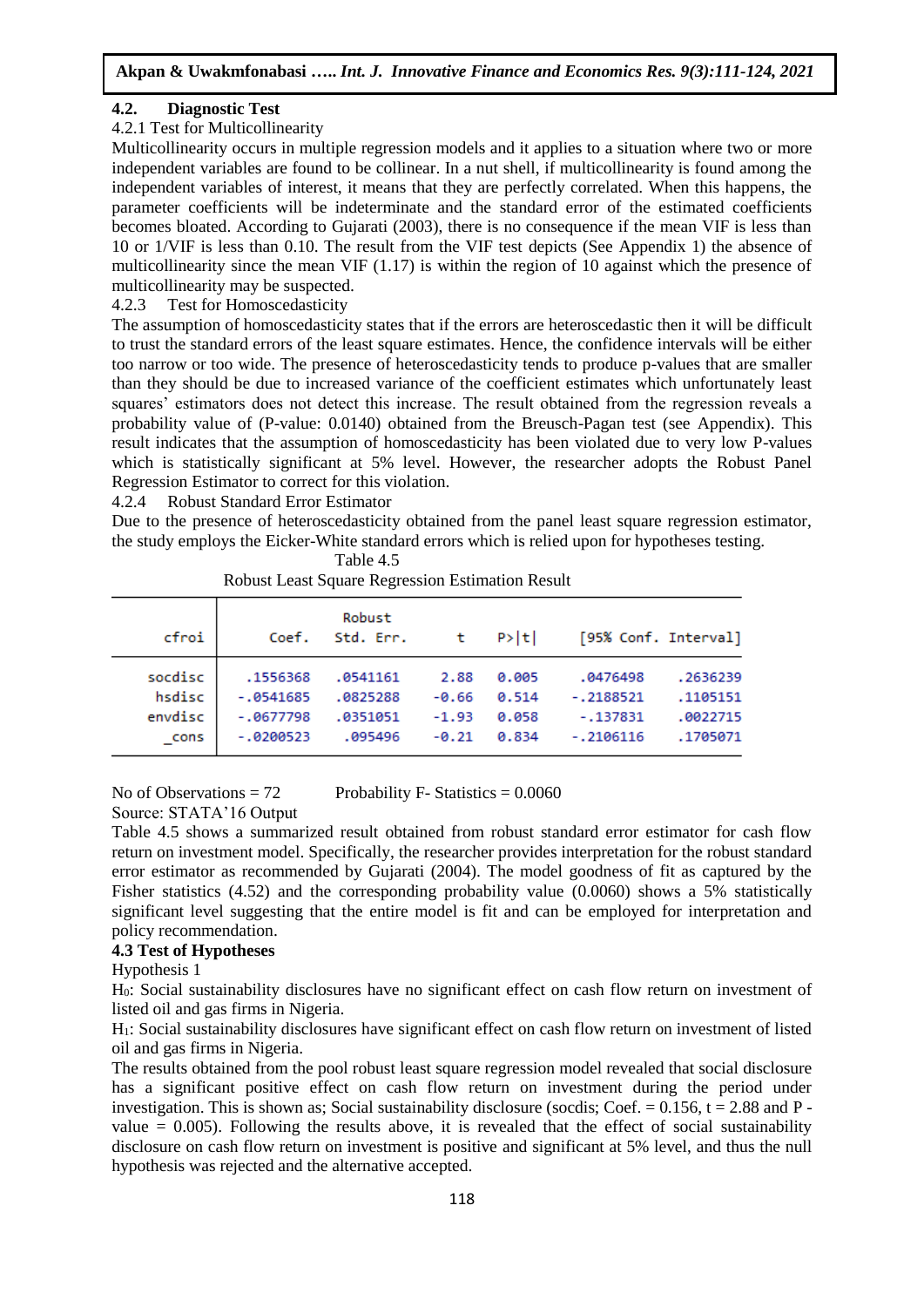## Hypothesis 2

H0: Occupational Health and Safety disclosures have no significant effect on cash flow return on investment of listed oil and gas firms in Nigeria.

H1: Occupational Health and Safety disclosures have significant effect on cash flow return on investment of listed oil and gas firms in Nigeria.

The results obtained from the pool robust least square regression model revealed that occupational health and safety disclosures have an insignificant negative effect on cash flow return on investment during the period under investigation. This is shown as; occupational health and safety disclosure (hsdis; Coef.  $= -0.054$ ,  $t = -0.66$  and P -value  $= 0.514$ ). Following the results above, it is revealed that the effect of occupational health and safety disclosure on cash flow returns on investment is negative.and insignificant at 5% or 1% level.

### **Hypothesis 3**

H0: Environmental sustainability disclosures have no significant effect on cash flow return on investment of listed oil and gas firms in Nigeria.

H1: Environmental sustainability disclosures have significant effect on cash flow return on investment of listed oil and gas firms in Nigeria.

The results obtained from the pool robust least square regression model revealed that environmental sustainability disclosures have an insignificant negative effect on cash flow return on investment during the period under investigation. This is shown as; environmental sustainability disclosure (envdis; Coef.  $= -0.068$ ,  $t = -1.93$  and P -value  $= 0.058$ ). Following the results above, it is revealed that the effect of environmental sustainability disclosure on cash flow returns on investment is negative and insignificant at 5% or 1% level. This finding is consistent with the stated null hypothesis which leads to its acceptance and the rejection of the alternate hypotheses.

#### **4.4 DISCUSSION OF FINDINGS AND CONCLUSION**

Form the data analysis, it was discovered that social sustainability disclosures have a positive significant effect on cash flow return on investment of oil and gas companies of Nigeria. When compared with other performance measures, the result aligns with those of Evangelinos et. al. (2020) and Effiong, Oti and Akpan, (2019). In the context of employee health and safety sustainability disclosure, this study documents an insignificant effect on cash flow return on investment of oil and gas companies in Nigeria. The author negates the findings of Evangelinos et.al (2020) who maintained that the relationship between firms' performance and occupational health and safety information disclosure is positive. The researcher aligns the finding of this study as it relates to environmental sustainability disclosure with the positions of Asuquo et. al (2020); Aggarwal, (2013) and Kusum and Koesrindartoto, (2014) who found insignificant relationship between environmental disclosures and other performance measures. Based on these findings, it is concluded that sustainability reporting does not significantly affect cash flow return on investment except for the social sustainability disclosures. Thus sustainability disclosures may have significant impact on other performance measures except cash flow return on investment. It is thus recommended that all the wealth of the shareholders should not be sacrificed for the benefits of other stakeholders as these sustainable activities may only erode the cash return on investments of the shareholders.

## **REFERENCES**

- Aggarwal, P. (2013). Impact of sustainability performance of company on its financial performance: a study of listed Indian companies. *Global Journal of Management and Business Research Finance,* 13(11), 61-70.
- Alli, B.O. (2008). *Fundamental principles of occupational health and safety*. International Labour Office: Geneva.
- Alsehhi, A; Haitham, N. & Khare, N. (2018). The impact of sustainability practices on corporate financial performance: Literature trends and future research potential. *Sustainability Review,*  10,494- 519.
- Asuquo, I. A; Dada, E. T & Raphael, O. U.(2019). The Effect of Sustainability Reporting on Corporate Performance of Selected Quoted Brewery Firms in Nigeria. *Int. J. Business & Law Research 6(3):1-10,*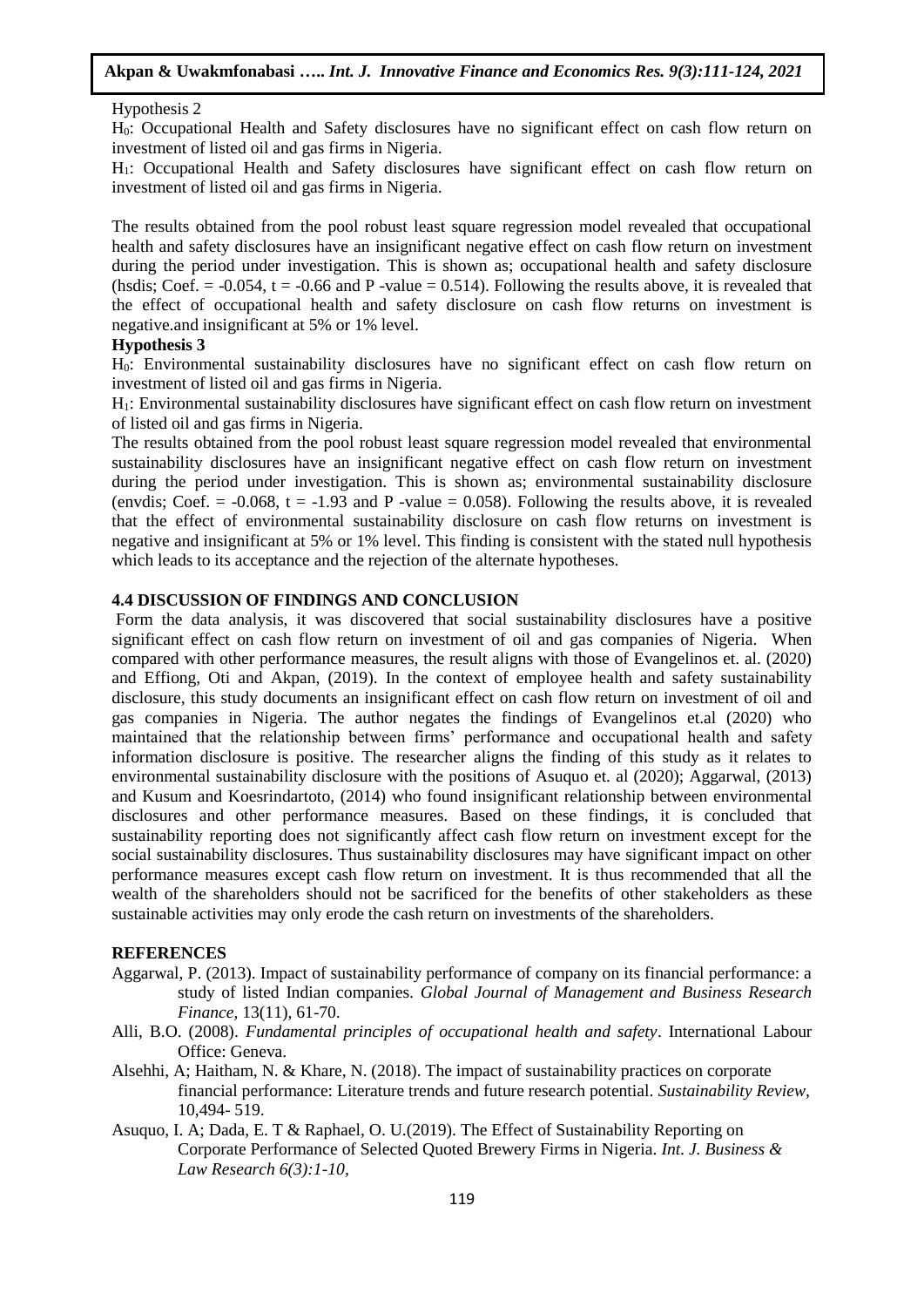- Bennett M. & James, P. (1997): Environment related Management Accounting: Current Practice and Future Trends. *Greener Management. International*, **17**, 32-52.
- Campbell, D. & Rahman, M. R. (2010). A longitudinal examination of intellectual capital reporting in Marks & Spencer annual reports, 1978–2008. *The British Accounting Review* 42(1), 56–70.
- Celma D; Martínez-Garcia E., & Coenders, G. (2014). Corporate social responsibility in human resource management: an analysis of common practices and their determinants in Spain. *Corporate Social Responsibility and Environmental Management* 21(2), 82-99.
- Crisóstomo, V. L., de Souza Freire, F., & De Vasconcellos, F. C. (2011).Corporate social responsibility, firm value and financial performance in Brazil. *Social Responsibility Journal 4*(2), 75-82.
- Effiong, S. A., Oti, P. A. & Akpan, D. C. (2019). Triple bottom line reporting and shareholder's value in oil and gas marketing firms in Nigeria. *Academy of Accounting and Financial studies Journal* 23(5), 1528-2635.
- Evangelinos, K; Fotiadis, S; Skouloudis, A; KhanN; Konstantakopoulou, F; Nikolaou, I. & Lundy, S. (2020). Occupational health and safety disclosures in sustainability reports: An overview of trends among corporate leaders. University of Reading. Avalaible at https://doi.org/10.1002/csr.1512
- Ezeokafor, F. C.&, Amahalu, N. N. (2019). Effect of sustainability reporting on corporate performance of quoted oil and gas firms in Nigeria. *Journal of Global Accounting, 6(2).*
- Garcia, E. & Boaventura, J. (2020). Determinants of corporate social performance disclosure: a literature review. *Social Responsibility Journal. D*OI: 10.1108/SRJ-12-2016-0224
- Ghodrati, H., & Hashemi, A. (2014). A study on relationship among free cash flow, firm value and investors' cautiousness: Evidence from Tehran Stock Exchange. *Management Science Letters, 4*(9), 2001-2010.<https://doi.org/10.5267/J.Msl.2014.8.021>
- Granerud, R. L., & Rocha, R. S. (2011). Organisational learning and continuous improvement of health and safety in certified manufacturers. *Safety Science, 49(7), 1030-1039.*
- Gregory, A., Tharyan, R., & Whittaker, J. (2014). Corporate social responsibility and firm value: Disaggregating the effects on cash flow, risk and growth. *Journal of Business Ethics,* 124(4), 633-657.
- GRI (2011). Sustainability Reporting Guidelines: G3.1 version, Retrieved from http://globalreporting.org on 10th December, 2017.
- Hafez, H. M. (2016). Corporate social responsibility and firm value: An empirical study of an emerging economy. *Journal of Governance and Regulation,* 5(4), 40-53.
- Hahn, T.; Figge, F.(2011) Beyond the Bounded Instrumentality in Current Corporate Sustainability Research: Toward an Inclusive Notion of Profitability. *J. Bus. Ethics,104, 325–*345.
- Haji, A.A. (2012).The trend of CSR disclosures and the role of corporate governance attributes: the case of Shari'ah compliant companies in Mala. *Issues in Social & Environmental Acounting,* 6 (¾), 68-94.
- Haniffa, R.M. & Cooke, T.E. (2005), "The impact of culture and governance on corporate social reporting", *Journal of Accounting and Public Policy, 24(5), 391-430.*
- Hussain, N. (2015), "Impact of sustainability performance on financial performance: an empirical study of global fortune (N100), firms", Working Paper No. 1, Department of Management, Ca" Foscari University of Venice.
- Islam, J; Roy, S. K; Miah, M. & Das, S. K. (2020). A Review on corporate environmental reporting (CER): An emerging issue in the corporate world. *Canadian Journal of Business and Information Studies,* 2(3), 45-53.
- Jain A, Leka S, Zwetsloot G. 2011. Corporate social responsibility and psychosocial risk management in Europe. *Journal of Business Ethics* 101(4): 619-633.
- Kusuma, A.P. & Koesrindartoto, D.P. (2014), "Sustainability practices and financial performance: an empirical evidence from Indonesia", International Conference on Trends in Economics, Humanities and Management (ICTEHM'14), 13-14 .
- Lee, D; Lee, C. & Cho, N. (2019). Voluntary disclosures and market valuation of sustainability: Some observations in the context of Bangladesh, *Int. J. Manag. Account*. **2**(2), 31-37.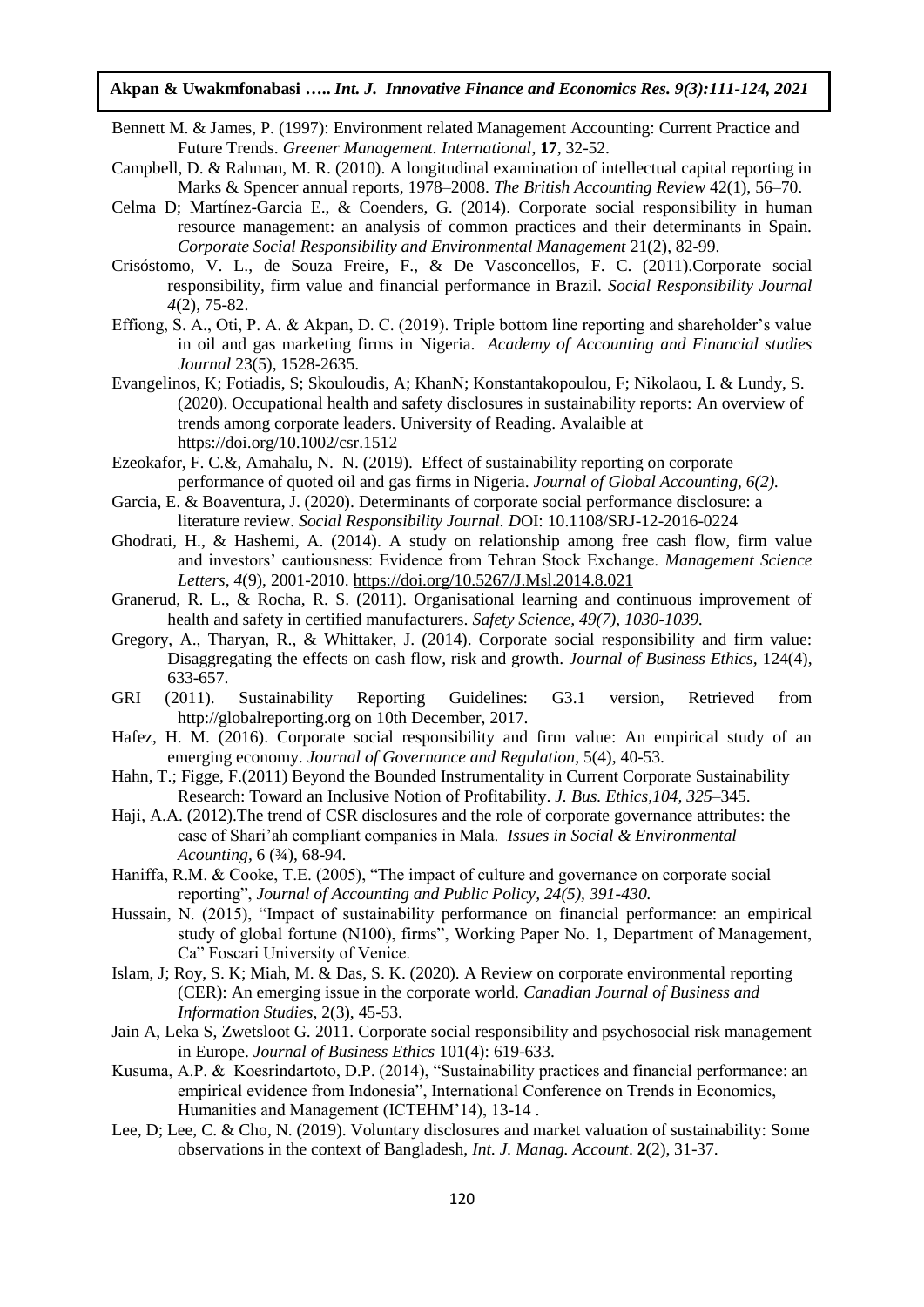- Li N, Toppinen A, Tuppura A, Puumalainen K, Hujala M, (2011). Determinants of sustainability disclosure in the global forest industry. *Electronic Journal of Business Ethics and Organizational Studies* 16(1): 33-40.
- Loh, L., Thomas, T., & Wang, Y. (2017). Sustainability reporting and firm value: Evidence from Singapore-listed companies. Sustainability, 9(11), 2112.
- Makori, D. M., &Jagongo, A. (2013). Environmental accounting and firm profitability: An empirical analysis of selected firms listed in Bombay Stock Exchange, India. *International Journal of Humanities and Social Science,* 3(18), 248-256.
- Martínez-Ferrero J; Ruiz-Cano D; García-Sánchez I.M. (2016). The causal link between sustainable disclosure and information asymmetry: The moderating role of the stakeholder protection context. *Corporate Social Responsibility and Environmental Management* 23(5): 319-332.
- Najul, L. (2018). "Impact of corporate sustainability reporting on firm performance: an empirical examination in Asia. *Journal of Asia Business Studies,* 12(4), 571-593, https://doi.org/10.1108/JABS-11-2016-0157
- Nze, D.O., Okoh., J. & Ojeogwu, I.C(2016). Effect of Corporate Social Responsibility on earnings of quoted firms in Nigeria. *ESUT Journal of Accountancy* (1), 260-267
- Onyekwelu & Ekwe (2014). Does corporate social responsibility predicate good financial performance? *ESUT Journal of Management Sciences,* 8(1)1-10
- Rahman, M.M. & Rahman MS. (2020). Green reporting as a tool of environmental
- reports in Korea. *Sustainability* 11, 3577-3594 .
- Romolini, A. Fissi, S. & Gori E. (2014). Scoring CSR reporting in listed companies–Evidence from Italian best practices. *Corporate Social Responsibility and Environmental Management*  21(2): 65-81.
- Shank, T. M. & Shockey, B. M. (2016). Investment strategies when selecting sustainable firms. *Financial Service Review, 25, 199- 214*
- Suchman, M.C. (1995), "Managing legitimacy: strategic and institutional approaches", *Academy of Management Review,* 20(3), 571-610.
- Syder, I. D., Ogbonna, G. N. & Akani, F. N. (2020). The effect of sustainability accounting report on shareholder value of quoted oil and gas Companies in Nigeria. *International Journal of Management Sciences,* 7(5), 44 – 57
- Takala J, Hamalainen P, Saarela KL, Yun LY, Manickam K, Jin TW, Heng P, Tjong C, Kheng LG, Lim S, & Lin, G. S. (2014). Global estimates of the burden of injury and illness at work in 2012. *Journal of Occupational and Environmental Hygiene* 11(5): 326-337.
- Tangngisalu, J. (2020) Effect of cash flow and corporate social responsibility disclosure on Firm Value. *Jurnal Ilmiah Akuntansi, 3(*2), 142-149
- Tureac, C; Turtureanu; Bordean, I. & Georgeta, M. (2009). Corporate responsibility and sustainability development. *Management Reviews, 12*(1), 50-84.
- Williams, S. J, & Adams, C. A. (2013). Moral accounting? Employee disclosures from a stakeholder accountability perspective. *Accounting, Auditing & Accountability Journal* 26(3): 449-495.
- Wood, D. J. (2018). Corporate social performance. [http://doi:101093/OBO/9780199846740-0099.](http://doi:101093/OBO/9780199846740-0099)
- Wood, D. J. (2010). Measuring corporate social performance: a review. *International Journal of Management Reviews,* 12(1), 50-84.
- World Health Organization (WHO). 2010. *H*ealthy workplace framework and model: Background and supporting literature and practices. World Health Organization Press: Geneva.
- Yahya, H.Y., & Ghodratollah, B. (2014). The effect of disclosure level of CSR on corporate financial performance in Tehran stock exchange, *International Journal of Accounting Research*, 1(11), 43-51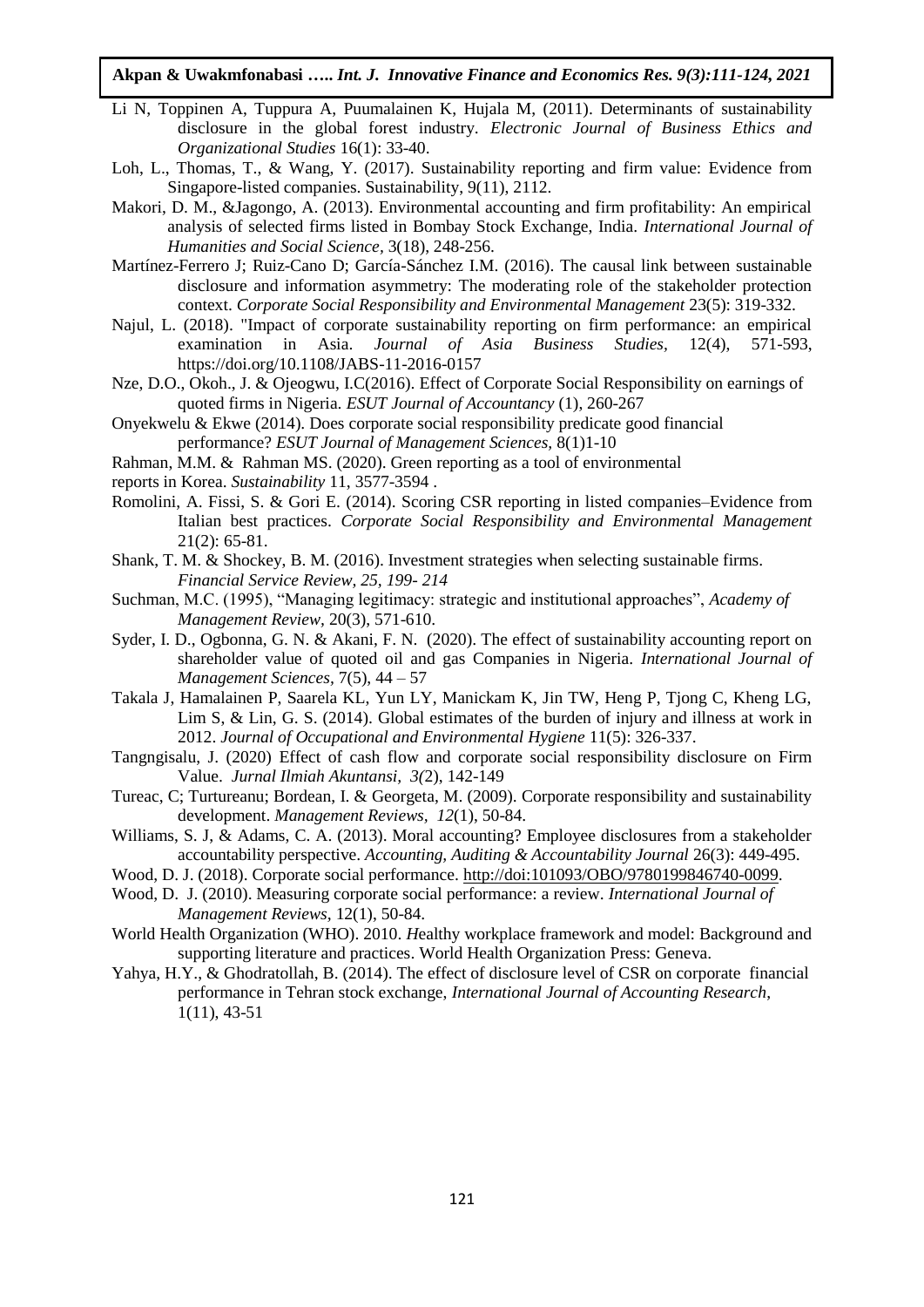APPENDICES Appendix A: STATA 16 Output  $_{-}$  (R) /\_\_ / \_\_\_\_/ / \_\_\_\_/ \_\_\_/ / /\_\_\_/ / /\_\_\_/ 16.0 Copyright 1985-2019 StataCorp LLC Statistics/Data Analysis StataCorp Downloadly.ir MP - Parallel Edition College Station, Texas 77845 USA<br>800-STATA-PC http://www.stata.com http://www.stata.com 979-696-4600 stata@stata.com 979-696-4601 (fax) Single-user 2-core Stata network license expires 20 Aug 2022: Serial number: 501609213901

Licensed to: Ace Cafe' and Ratios, Lagos, Nigeria.

Notes:

- 1. Unicode is supported; see help unicode\_advice.
- 2. More than 2 billion observations are allowed; see help obs\_advice.
- 3. Maximum number of variables is set to 5000; see help set\_maxvar.

summary statistics: mean, sd, min, max, sum by categories of: year (Year)

|  |                          |                  | year   cfroisocdischsdiscenvdisc        |                                     |                                             |
|--|--------------------------|------------------|-----------------------------------------|-------------------------------------|---------------------------------------------|
|  |                          |                  | 2014   .01 .3333333 .8333333            |                                     | 0                                           |
|  |                          |                  | 1.0889331 .492366 .3892495 0            |                                     |                                             |
|  | $-.2 \t 0 \t 00$         |                  |                                         |                                     |                                             |
|  | .13                      | -1               | -1                                      | $\overline{0}$                      |                                             |
|  | $.12\,$                  | $\frac{1}{4}$ 10 |                                         | $\overline{0}$                      |                                             |
|  |                          |                  | 2015   .0216667 .4166667 .75            |                                     | 0                                           |
|  |                          |                  | 152267. 5149287. 0999848.               | $\overline{0}$                      |                                             |
|  | $-.24 \qquad 0$          |                  | $\sim 00$                               |                                     |                                             |
|  | $.15 \t1 \t1$            |                  |                                         | $\sim 0$                            |                                             |
|  | .26                      | $5 \qquad 9$     |                                         | $\Omega$                            |                                             |
|  |                          |                  |                                         |                                     |                                             |
|  |                          |                  |                                         | 2016   -.035 .5 .8333333 .1666667   |                                             |
|  |                          |                  |                                         | 13892495. 3892495. 522233. 2449675. |                                             |
|  | $-0.71$ 0<br>.25 1       |                  | $\frac{1}{2}$                           |                                     |                                             |
|  |                          |                  | 11                                      |                                     |                                             |
|  | $-42$ 6 10               |                  |                                         | $\overline{2}$                      |                                             |
|  |                          |                  |                                         |                                     |                                             |
|  |                          |                  | 2017   .0166667 .8333333                | .75                                 | .25                                         |
|  |                          |                  |                                         | $1876812$ .3892495 .452267 .452267  |                                             |
|  | $-.47$                   | $0\qquad 0$      |                                         |                                     |                                             |
|  | $.34 \qquad 1$           |                  | 11                                      |                                     |                                             |
|  | $.2 \t10$                |                  | 9                                       | -3                                  |                                             |
|  |                          |                  |                                         | 2018   .0183333 .6666667 .8333333   | .25                                         |
|  |                          |                  |                                         | .2603087 .492366 .3892495 .452267   |                                             |
|  | $-.71 \ 0$               |                  | $\sim 00$                               |                                     |                                             |
|  | $.44 \qquad 1$           |                  | 11                                      |                                     |                                             |
|  | $.22 \qquad 8 \qquad 10$ |                  |                                         | $\overline{\phantom{a}}$            |                                             |
|  |                          |                  |                                         |                                     |                                             |
|  |                          |                  |                                         |                                     | 25. 6666667.8333333 .0558333. [40]          |
|  |                          |                  |                                         | 152267. 492366. 3892495.            |                                             |
|  |                          | $-.63$ 0 00      |                                         |                                     |                                             |
|  | .54                      |                  |                                         |                                     |                                             |
|  | .67                      | $\frac{1}{8}$    | $\begin{array}{c} 11 \\ 10 \end{array}$ | $\overline{\mathbf{3}}$             |                                             |
|  |                          |                  |                                         |                                     |                                             |
|  |                          |                  |                                         |                                     | Total   .0145833 .5694444 .8055556 .1527778 |
|  |                          |                  |                                         | 1988059 .4986288 .3985498 .3622979  |                                             |
|  | $-.71$                   | $\overline{0}$   | $\sim 00$                               |                                     |                                             |
|  | .54                      | $\overline{1}$   | - 11                                    |                                     |                                             |
|  | 1.05                     | 41               | 58                                      | 11                                  |                                             |

--------------------------------------------------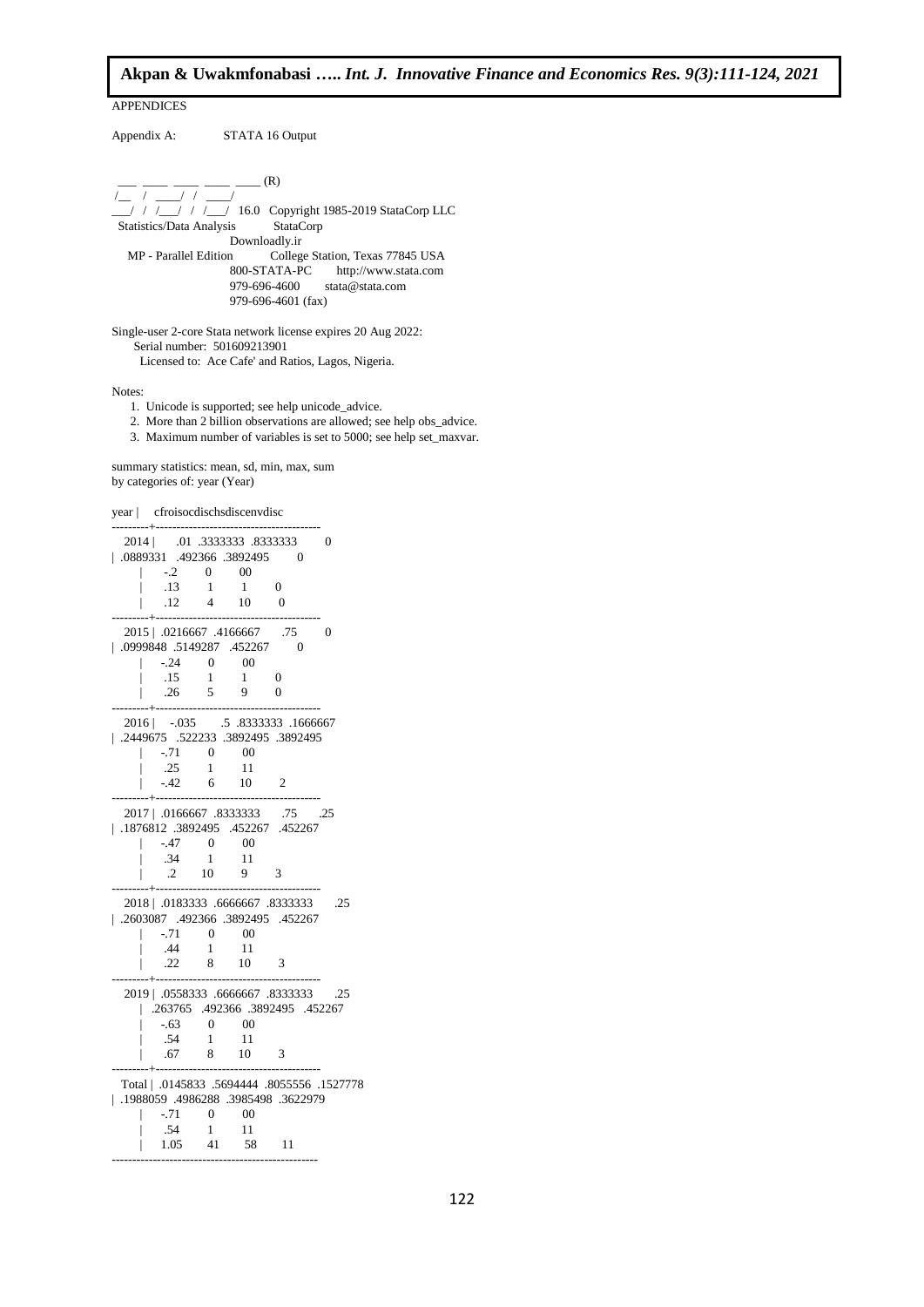# Shapiro-Wilk W test for normal data

|                                                                                               |                                    |           |  | Variable   Obs W V z Prob>z                                                                                                                                                                                                     |                                                                                                                                               |
|-----------------------------------------------------------------------------------------------|------------------------------------|-----------|--|---------------------------------------------------------------------------------------------------------------------------------------------------------------------------------------------------------------------------------|-----------------------------------------------------------------------------------------------------------------------------------------------|
| -------------+-------------<br>cfroi   72 0.77008 14.480 5.822 0.00000                        |                                    |           |  | % socdisc   72 0.99783 0.137 -4.336 0.99999<br>hsdisc   72 0.92809 4.529 3.290 0.00050<br>envdisc   72 0.88650 7.148 4.284 0.00001                                                                                              |                                                                                                                                               |
| Key  <br> ---------------- <br>$ $ rho $ $<br>  Number of obs  <br>$\vert$ Sig. level $\vert$ | -----------------+                 |           |  |                                                                                                                                                                                                                                 |                                                                                                                                               |
|                                                                                               | cfroisocdischsdiscenvdisc          |           |  |                                                                                                                                                                                                                                 |                                                                                                                                               |
| $\text{cfroi}$   1.0000                                                                       | $\mathbb{R}$<br>72                 |           |  |                                                                                                                                                                                                                                 |                                                                                                                                               |
| socdisc   0.1974 1.0000                                                                       | $\mathbf{L}$<br>$\perp 0.0965$     | 72 72     |  |                                                                                                                                                                                                                                 |                                                                                                                                               |
| hsdisc   -0.3358 -0.0728 1.0000                                                               | 1 72 7272<br>$\perp$ 0.0039 0.5431 |           |  |                                                                                                                                                                                                                                 |                                                                                                                                               |
| envdisc   -0.1675 0.3692 0.2086 1.0000                                                        | L<br>$\vert$ 0.1597 0.0014 0.0786  | 72 727272 |  |                                                                                                                                                                                                                                 |                                                                                                                                               |
|                                                                                               |                                    |           |  | Source SS df MS Number of obs =                                                                                                                                                                                                 | 72                                                                                                                                            |
|                                                                                               |                                    |           |  |                                                                                                                                                                                                                                 | $F(3, 68) = 4.18$<br>Model   .436618944 3 .145539648 Prob>F = 0.0090<br>Residual   2.3695685 68 .034846596 R-squared = 0.1556<br>$F = 0.1183$ |
|                                                                                               |                                    |           |  |                                                                                                                                                                                                                                 | Total   2.80618744 71 .039523767 Root MSE = .18667                                                                                            |
|                                                                                               |                                    |           |  | cfroi   Coef. Std. Err. t P> t  [95% Conf. Interval]                                                                                                                                                                            |                                                                                                                                               |
|                                                                                               |                                    |           |  | socdisc   .1556368 .0484719 3.21 0.002 .0589126 .2523611<br>hsdisc   -.0541685 .0576261 -0.94 0.351 -.1691595 .0608226<br>envdisc   -.0677798 .0680316 -1.00 0.323 -.2035346 .0679751<br>-------------------------------------- | $\text{cons}$   $-.0200523$ .0588219 $-.034$ 0.734 $-.1374296$ .0973251                                                                       |

| Variable  <br>-------------+---------------------- | VIF                                             | 1/VIF |
|----------------------------------------------------|-------------------------------------------------|-------|
| envdisc  <br>socdisc  <br>hsdisc                   | 1.24 0.807885<br>1.19 0.840168<br>1.07 0.930462 |       |
| Mean VIF                                           | 1.17                                            |       |